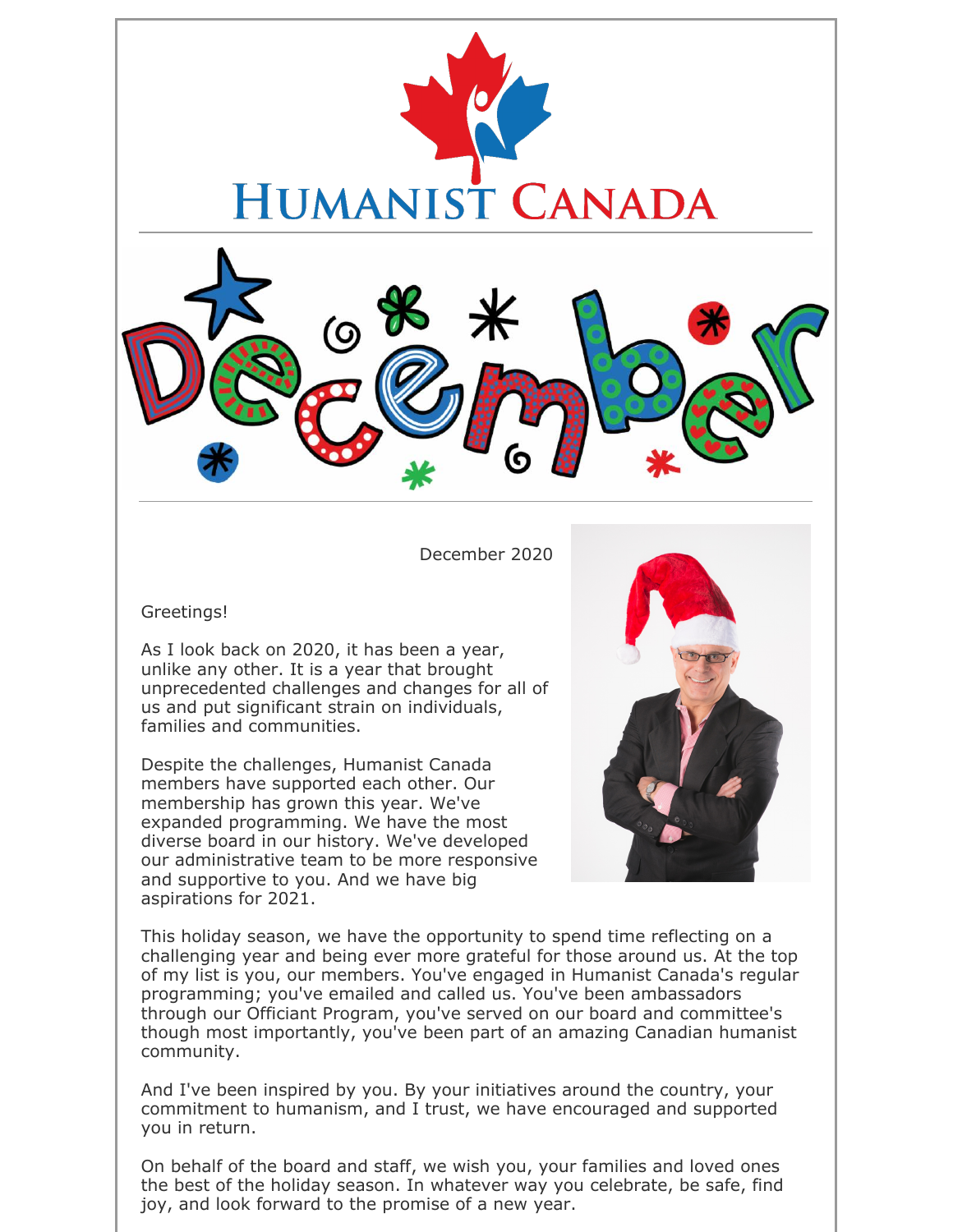Warm regards,

Mayo 2:42



### **Month of Giving**

December is everyone's favourite month to give! While we plan to buy gifts for our friends and family, it's also the month we think about giving back to our community. And on that note, we're engaging you and millions of Canadians to support charities like Humanist Canada.

Your donation to Humanist Canada will go toward expanding humanist activities throughout Canada, especially in under-serviced areas outside our major urban centres. We are excited to tell you that we are developing a National Program of Humanist Chaplains to serve Canadian Humanists. Together, with your support, we can do so much more to support Humanists in Canada.





### **Humanist Canada Holiday Playlist**

Carols, ivy, candles, the Nutcracker, and choruses best communicate a Christmas message of peace, love and hope.

More than any other time of the year, Christmas, Solstice, Yule (add your label) provides an

opportunity to collectively reflect on these simple yet profound themes. And there are precious few shared, collective experiences in society today. Music is central to the ways we connect with one another.

We've put together a seasonal playlist of music for members. In this year of isolation, may we feel connected knowing other humanists around the country are enjoying this same playlist of music.

**Listen to playlist**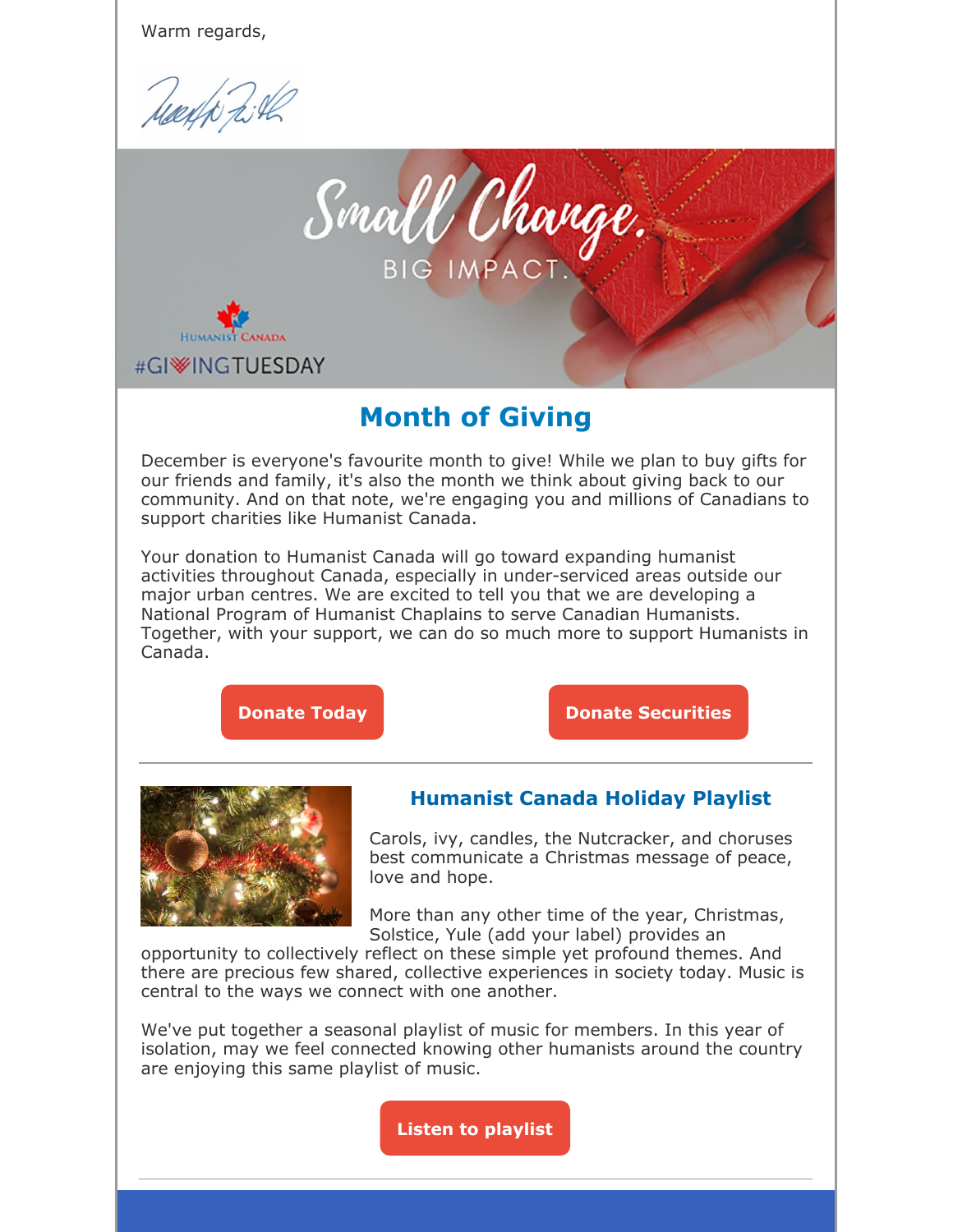### **Upcoming Events**

### **Webinar Series 2020 On Sunday, December 20, 2020 – 3 pm EST**

#### **ARTIFICIAL WOMB TECHNOLOGY** With Srishti Hukku

This webinar will talk about the most recent scientific developments that have brought forward a number of ethical debates about the risks associated with traditional pregnancy. Who has the right to reproduce how should technologies be integrated into the existing social fabric? Research efforts in Canada and Australia will begin to shed light on attitudes and perceptions of the Artificial Womb.

**Click here to Register**



**Srishti Hukku is a lifetime member of Humanist Canada,** a cotutelle doctoral candidate in the University of Ottawa's Population Health program and Macquarie University's Anthropology program. Srishti is also a Research Fellow with Cambridge Reproductive Health Consultants.

# **Freedom of Thought Report**



### **Launch of the Freedom of Thought Report 2020**

Since 2012 Humanists International has published the Freedom of Thought Report to monitor the rights and treatment of humanists, atheists and nonreligious people in every country in the world.

This year, the thematic focus of the Report is COVID-19, and its impact on the non-religious people globally.

In particular, we have seen the establishment of restrictions on:

- Women's rights
- Media freedom, protest and access to information
- Individuals at risk

For more information, click here.

**Click here to download the Freedom of Thought Report 2020**

# **Survey Request**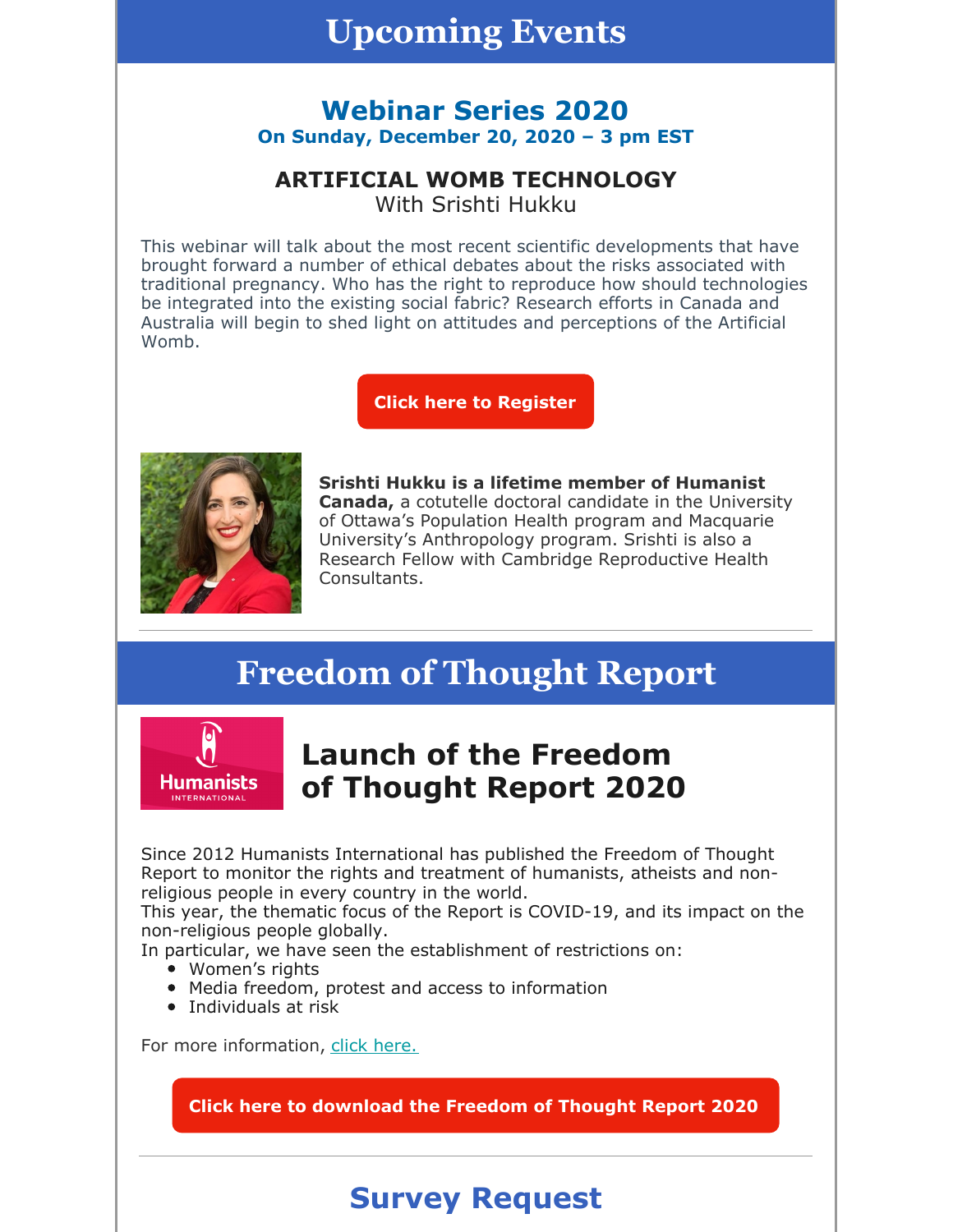#### **Sexual and Reproductive Health - Artificial Womb Technology**

Exploring Canadians' knowledge and perspectives on artificial womb technology: A qualitative multi-methods study

Researchers at the University of Ottawa, Canada are conducting an online survey dedicated to Canadians' knowledge and perceptions of assisted human reproduction.

You are eligible to participate if you are age 18 or older, a Canadian citizen, and sufficiently fluent in English or French to complete the survey. \* Participation is both voluntary and confidential \*

The survey should take no more than 45 minutes to complete. Participants will be eligible for a CAD50 gift certificate at amazon.ca.

**Click here to take the Survey**

## **Items of Interest**



**Lloyd Hawkeye Rob** 

The Evolved Self: Mapping an Understanding of Who We Are

In this work, the self, which is core to such concepts as self-esteem and self-actualization, is mapped using elemental units of culture called memes.

This exciting new book by **Lloyd Hawkeye Robertson,** board member of Humanist Canada, is being discussed in an interview hosted by Les Presses de l'Université d'Ottawa | University of Ottawa Press.

To view the interview, click here.

To order the book, click here



Please note the Humanist Canada offices will be closed from December 23 through to Monday, January 4. We wish you a safe and healthy holiday.



#### **Tell us what you'd like to see in the Newsletter.**

To ensure the newsletter is relevant we invite your response to a few short questions. Having feedback from across the country is our goal. **Click here!**